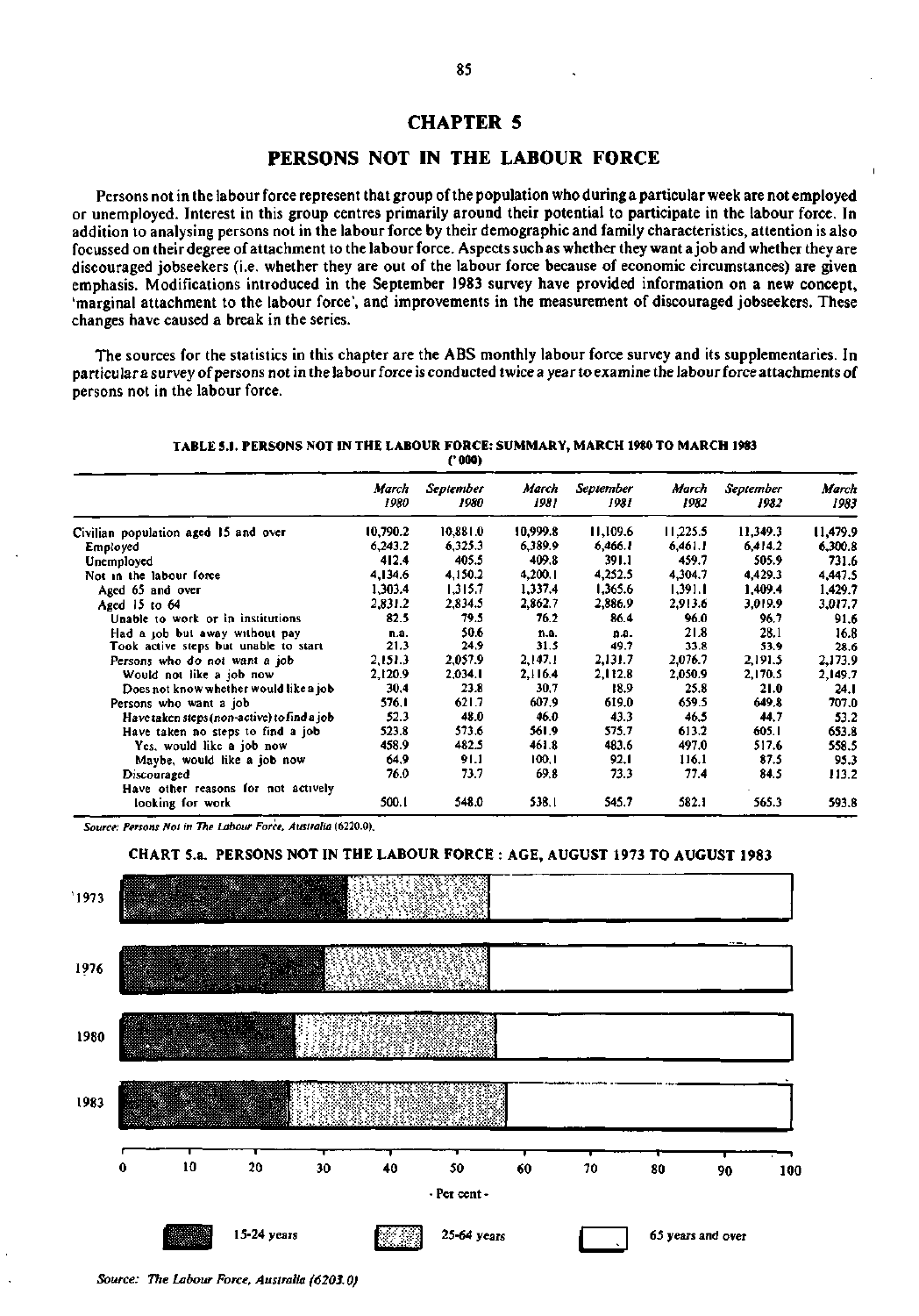|        | Age group (years)     |       |       |                        |       |       |       |        |          |         |  |
|--------|-----------------------|-------|-------|------------------------|-------|-------|-------|--------|----------|---------|--|
|        |                       |       |       |                        |       |       |       |        | 70 and   |         |  |
| August | $15 - 19$             | 20-24 | 25-34 | 35-44                  | 45-54 | 55-59 | 60-64 | 65-69  | over     | Total   |  |
|        |                       |       |       | <b>MALES</b>           |       |       |       |        |          |         |  |
| 1973   | 229.9                 | 515   | 22.7  | 20.9                   | 40.7  | 35.9  | 63.5  | 134.9  | 247.8    | 847.9   |  |
| 1974   | 245.8                 | 57.2  | 30.8  | 21.9                   | 45.3  | 37.8  | 75.6  | 148.6  | 257.5    | 920.5   |  |
| 1975   | 242.2                 | 56.9  | 33.5  | 25.6                   | 48.4  | 37.9  | 87.4  | 156.9  | 267.7    | 956.6   |  |
| 1976   | 247,1                 | 52,9  | 33.0  | 25.4                   | 47.3  | 42.1  | 101.1 | 174.3  | 277.0    | 1,000.1 |  |
| 1977   | 240.4                 | 51.2  | 34.3  | 24.3                   | 53.8  | 45.5  | 106.3 | 180.4  | 288.8    | 1,024.9 |  |
| 1978   | 256.2                 | 62.3  | 46.3  | 37.1                   | 66.1  | 62.6  | 113.8 | 189.8  | 303.4    | 1,137.7 |  |
| 1979   | 254.6                 | 60.2  | 49.1  | 37.9                   | 68.5  | 64.8  | 130.0 | 198.3  | 314.2    | 1,177.6 |  |
| 1980   | 243.6                 | 59.5  | 53.5  | 36.4                   | 66.2  | 61.0  | 141.6 | 203.7  | 327.6    | 1,193.2 |  |
| 1981   | 248.0                 | 56.3  | 56.9  | 44.5                   | 67.1  | 69.7  | 143.5 | 208.1  | 342.4    | 1,236.6 |  |
| 1982   | 243.6                 | 70.4  | 63.4  | 48.2                   | 77.0  | 78.0  | 160.5 | 218.3  | 355.3    | 1,314.6 |  |
| 1983   | 271.0                 | 69.0  | 57.2  | 52.1                   | 74.5  | 82.0  | 183.2 | 216.3  | 373.8    | 1,379.2 |  |
|        |                       |       |       | <b>MARRIED FEMALES</b> |       |       |       |        |          |         |  |
| 1973   | 24.2                  | 180.2 | 499.3 | 347.7                  | 359.6 | 173.8 | 156.3 | 114.1  | 115.3    | 1,970.5 |  |
| 1974   | 28,9                  | 1684  | 501.0 | 338.4                  | 367.1 | 172.2 | 161.4 | 116.5  | 110.1    | 1,964.1 |  |
| 1975   | 22.9                  | 160.0 | 506.6 | 332.8                  | 365.3 | 170.1 | 170.0 | 122.9  | $-114.5$ | 1,965.2 |  |
| 1976   | 22.1                  | 153.5 | 519.2 | 332.4                  | 342.9 | 178.4 | 175.6 | 126.1  | 125.7    | 1,975.9 |  |
| 1977   | 18.8                  | 140.2 | 507.6 | 327.6                  | 344.1 | 185.2 | 177.6 | 130.2  | 122.1    | 1,953.5 |  |
| 1978   | 19.4                  | 137.2 | 500,4 | 306.0                  | 3376  | 191.8 | 177.2 | 137.9  | 132.5    | 1,939.9 |  |
| 1979   | 15.4                  | 1250  | 512.6 | 312.3                  | 336.7 | 210.6 | 179.8 | 140.8  | 142.3    | 1,975.5 |  |
| 1980   | 16.5                  | 122.1 | 488.2 | 311.6                  | 323.1 | 199.0 | 178.1 | 144.7  | 149.4    | 1,932.6 |  |
| 1981   | 15.6                  | 123.4 | 495.4 | 327.4                  | 317.7 | 203.1 | 195.5 | 149.1  | 152.2    | 1,979.5 |  |
| 1982   | 18.3                  | 126.7 | 485.9 | 341.2                  | 316.2 | 210.7 | 201.4 | 152.8  | 160.6    | 2,013.9 |  |
| 1983   | 14.2                  | 1220  | 504.6 | 358.7                  | 320.1 | 213.2 | 212.8 | 161.8  | $-173.9$ | 2,081.3 |  |
|        |                       |       |       | <b>ALL FEMALES</b>     |       |       |       |        |          |         |  |
| 1973   | 259.5                 | 214.4 | 515.9 | 366.5                  | 401.6 | 215.8 | 230.5 | 203.7  | 418.9    | 2,826.8 |  |
| 1974   | 268.4                 | 208.1 | 519.9 | 357.1                  | 410.8 | 212.7 | 241.1 | 207.5  | 426.3    | 2,851.8 |  |
| 1975   | 255.1                 | 201.1 | 529.8 | 350.7                  | 408.7 | 216.9 | 247.6 | 217.1  | 432.6    | 2,859.6 |  |
| 1976   | 276.0                 | 194.9 | 549.1 | 352.9                  | 389.9 | 222.6 | 252.8 | 223,3  | 448.4    | 2,909.8 |  |
| 1977   | 264.5                 | 184.4 | 541.7 | 351.2                  | 390.3 | 229.3 | 252.1 | 232.2  | 458.6    | 2,904.3 |  |
| 1978   | 270.8                 | 197.8 | 553.9 | 350.2                  | 394.7 | 247.2 | 263.7 | 251.6  | 499.3    | 3,029.7 |  |
| 1979   | 288.0                 | 1886  | 574.9 | 358.5                  | 395.9 | 269.5 | 264.3 | 263.6  | 513.8    | 3,117.0 |  |
| 1980   | 260.1                 | 181.I | 558.9 | 357.2                  | 3863  | 263.2 | 268.2 | 267.0  | 5297     | 3,071.7 |  |
| 1981   | 272.6                 | 188.7 | 571.9 | 378.3                  | 375.7 | 260.5 | 284.3 | 271.8  | 550.8    | 3,154.6 |  |
| 1982   | 276.8                 | 197.0 | 570.6 | 402.3                  | 372.8 | 275.3 | 3012  | 275.8  | 571.0    | 3,242.8 |  |
| 1983   | 270.2                 | 193.4 | 588.8 | 421.2                  | 381.4 | 267.7 | 303.3 | 280.8  | 592.3    | 3,299.1 |  |
|        |                       |       |       | <b>PERSONS</b>         |       |       |       |        |          |         |  |
| 1973   | 489.3                 | 265.9 | 538.6 | 387.4                  | 442.4 | 251.7 | 294.0 | 338.6  | 666.8    | 3,674.7 |  |
| 1974   | 514.2                 | 265.3 | 550.7 | 379.1                  | 456.0 | 250.4 | 316.8 | 356. I | 683.8    | 3,772.3 |  |
| 1975   | 497.3                 | 258.0 | 563.3 | 376.3                  | 457.1 | 254.8 | 335.0 | 374,0  | 700.3    | 3,816.2 |  |
| 1976   | 523.1                 | 247.8 | 582.0 | 378.2                  | 437.2 | 264.7 | 353.9 | 397.6  | 725.4    | 3,909.8 |  |
| 1977   | 504.9                 | 235.5 | 576.0 | 375.5                  | 444.1 | 274.8 | 358.4 | 412.7  | 747.4    | 3,929.2 |  |
| 1978   | 527.0                 | 260.1 | 600.2 | 387.4                  | 460.8 | 309.7 | 377.5 | 441.4  | 802.6    | 4,166.8 |  |
| 1979   | 542.5                 | 248.8 | 624.1 | 396.3                  | 464.5 | 334.2 | 394.3 | 462.0  | 828,0    | 4,294.6 |  |
| 1980   | 503.7                 | 240.7 | 612.4 | 393.6                  | 452.5 | 324.2 | 409.8 | 470.8  | 857.3    | 4,264.9 |  |
| 1981   | 520.7                 | 244.9 | 628.8 | 422.8                  | 442.8 | 330.2 | 427.9 | 479.9  | 893.2    | 4,391.2 |  |
| 1982   | 520.4<br>$\mathbf{I}$ | 267.4 | 634.0 | 450.5                  | 449.7 | 3533  | 461.7 | 494. I | 926.3    | 4,557.4 |  |
| 1983   | 541.2                 | 262.4 | 646.1 | 473.3                  | 455.9 | 349.7 | 486.5 | 497. i | 966.2    | 4,678.3 |  |

Î,

 $\bullet$ 

**TABLE 5.2. PERSONS NOT IN THE LABOUR FORCE, BY AGE, AUGUST 1973 TO AUGUST 1983 (' 000)** 

*Source The Labour Fane, Australia* (6203.0).

 $\hat{\mathbf{v}}$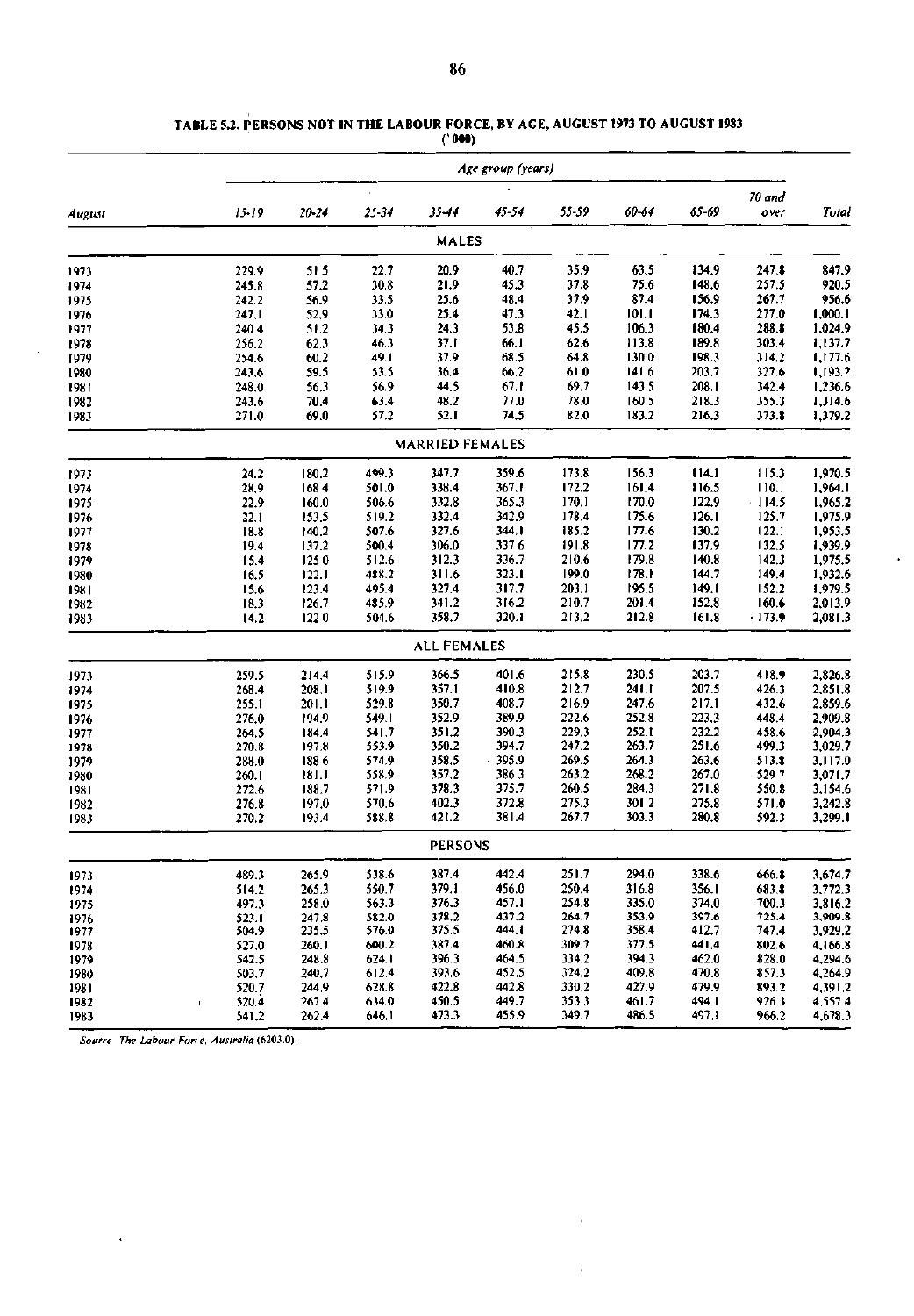|                                    | <b>Males</b> | <b>Females</b> | Persons | Males            | <b>Females</b> | Persons |  |
|------------------------------------|--------------|----------------|---------|------------------|----------------|---------|--|
|                                    |              | $-1000-$       |         | $-$ per cent $-$ |                |         |  |
| Member of a family                 | 1,026.7      | 2,561.8        | 3,588.4 | 22.1             | 54.7           | 38.4    |  |
| Husband or wife                    | 680.4        | 1.949.5        | 2,629.9 | 19.8             | 57.6           | 38.6    |  |
| With dependent children present    | 87.8         | 989.0          | 1,076.8 | 4.7              | 53.8           | 29.0    |  |
| Without dependent children present | 592.6        | 960.5          | 1,553.1 | 38.2             | 62.0           | 51.1    |  |
| Not-married family head            | 28.7         | 275.2          | 303.9   | 30.4             | 65.0           | 58.7    |  |
| With dependent children present    | 7.4          | 158.3          | 165.7   | 20.2             | 61,2           | 56.1    |  |
| Without dependent children present | 21.3         | 117.0          | 138.2   | 36.9             | 71.0           | 62.1    |  |
| Full-time student aged 15-20       | 228.6        | 209.7          | 438.4   | 75.7             | 71.4           | 73.6    |  |
| Other child(b) of family head      | 56.5         | 45.8           | 102.3   | 7.7              | 9.9            | 8.5     |  |
| Other relative                     | 32.5         | 81.5           | 113.9   | 37.0             | 70.2           | 55.9    |  |
| Not a member of a family           | 168.1        | 423.0          | 591.0   | 24.0             | 54.2           | 39.9    |  |
| Living alone                       | 120.0        | 369.1          | 489.1   | 33.I             | 71.2           | 55.6    |  |
| Not living alone                   | 48.I         | 53.8           | 101.9   | 14.2             | 20.6           | 17.0    |  |
| Total                              | 1,194.7      | 2,984.8        | 4,179.5 | 22.3             | 54.6           | 38.7    |  |

TABLE 5.3. PERSONS NOT IN THE LABOUR FORCE(s): FAMILY STATUS, JULY 1983

(a) Excludes persons in institutions, (b) Aged 15 and over.

*Source. Labour Force Status and Other Characteristics of Families. July 1983* **(6224.0).** 

### **TABLE 5.4. PERSONS NOT IN THE LABOUR FORCE DURING ALL OR PART OF TWELVE MONTH PERIOD(a): MAJOR ACTIVITY, 1980 TO 1983**

| Major activity when                 | Year ended February            |                      |                      |                      |  |  |  |  |  |
|-------------------------------------|--------------------------------|----------------------|----------------------|----------------------|--|--|--|--|--|
| out of the<br>labour force          | 1980                           | 1981                 | 1982                 | 1983                 |  |  |  |  |  |
|                                     | <b>NUMBER ('000)</b>           |                      |                      |                      |  |  |  |  |  |
| Kept house                          | 2.593.2                        | 2,591.1              | 2,658.9              | 2,869.5              |  |  |  |  |  |
| Attended an educational institution | 805.0                          | 751.8                | 765.3                | 759.6                |  |  |  |  |  |
| Ill or injured                      | 219.9                          | 169.6                | 166.0                | 230.7                |  |  |  |  |  |
| Retired, voluntarily inactive, etc. | 1,333.5                        | 1,141.1              | 1.291.6              | 1,110.9              |  |  |  |  |  |
| Permanently unable to work          | 61.3                           | 69.4                 | 69.5                 | 69.0                 |  |  |  |  |  |
| On strike                           | 85.3                           | 7.0                  | 21.3                 | $\bullet$ $\bullet$  |  |  |  |  |  |
| Other                               | 68.5                           | 62.4                 | 60.3                 | 166.2                |  |  |  |  |  |
| Not asked(b)                        | $\ddot{\phantom{1}}$           | $\ddot{\phantom{1}}$ | 613.5                |                      |  |  |  |  |  |
| Unpaid leave                        | $\ddot{\phantom{1}}$           | $\ddot{\phantom{1}}$ | $\bullet$            | 252.4                |  |  |  |  |  |
| s<br><b>Total</b>                   | 5,166.6                        | 4,792.4              | 5,646.4              | 5,458.4              |  |  |  |  |  |
|                                     | PROPORTION OF TOTAL (per cent) |                      |                      |                      |  |  |  |  |  |
| Kept house                          | 50.2                           | 54.1                 | 47.1                 | 52.6                 |  |  |  |  |  |
| Attended an educational institution | 15.6                           | 15.7                 | 13.6                 | 13,9                 |  |  |  |  |  |
| III or injured                      | 4.3                            | 3.5                  | 2.9                  | 4.2                  |  |  |  |  |  |
| Retired, voluntarily inactive, etc. | 25.8                           | 23.8                 | 22.9                 | 20.4                 |  |  |  |  |  |
| Permanently unable to work          | 1.2                            | 1,4                  | 1.2                  | 1.3                  |  |  |  |  |  |
| On strike                           | 1.7                            | 0.1                  | 0.4                  | $\ddot{\phantom{1}}$ |  |  |  |  |  |
| Other                               | 1.3                            | 1.3                  | 1.1                  | 3.0                  |  |  |  |  |  |
| Not asked(b)                        | $\cdot$                        | $\ddot{\phantom{1}}$ | 10.9                 |                      |  |  |  |  |  |
| Unpaid leave                        | $\ddot{\phantom{1}}$           | $\ddot{\phantom{1}}$ | $\ddot{\phantom{1}}$ | 4.6                  |  |  |  |  |  |
| <b>Total</b>                        | 100.0                          | 100.0                | 100.0                | 100.0                |  |  |  |  |  |

(a) For 1979 and 1980 refers to calendar year. For 1981 and 1982 refers to twelve month period beginning February, (a) For 1979 and 1980 refers to calendar year. For 1981 and 1982 refers to twelve month period beginning February. (b) Persons who had had their current job for a year or longer but had only worked for part of the period w

 $\overline{a}$ 

*Source: Labour Force Experience. Australia,* **(6206.0).**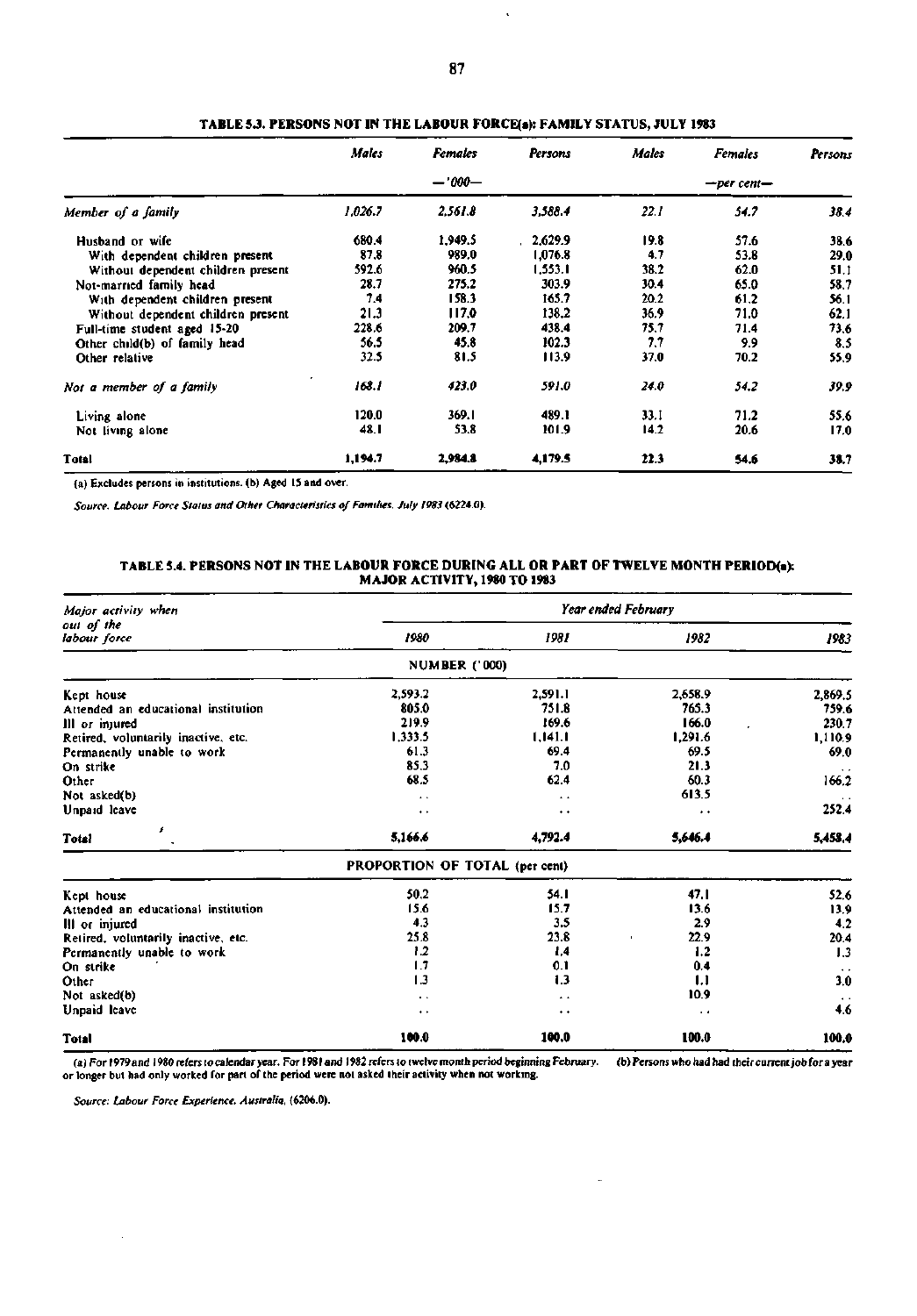

## **CHART 5.b. PERSONS OUT OF THE LABOUR FORCE : MAJOR ACTIVITY.FEBRUARY 1983**

*Source: Labour Force Experience, Australia, During the Year Ending February 1983 (6206.0)* 

#### TABLE 5.5. PERSONS AGED 15 TO 64 NOT IN THE LABOUR FORCE(a): ATTENDANCE AT AN EDUCATIONAL INSTITUTION, MAY 1981 TO MAY 1983 ('000)

|                                 | May 1981 |         | May 1982 |                | May 1983     |                |
|---------------------------------|----------|---------|----------|----------------|--------------|----------------|
| Institution currently attending | Males    | Females | Males    | <b>Females</b> | <b>Males</b> | <b>Females</b> |
| School                          | 174.2    | 169.0   | 174.0    | 168.9          | 195.1        | 186.7          |
| University                      | 41.2     | 38.8    | 49.3     | 36.1           | 44.6         | 38.7           |
| <b>CAE</b>                      | 24.4     | 35.2    | 19.2     | 26.4           | 18.5         | 29.1           |
| <b>TAFE</b>                     | 13.3     | 41.1    | 15.0     | 51.5           | 18.8         | 48.2           |
| Other                           |          | 23.1    | 6.0      | 24.6           | 5.0          | 25.5           |
| Total                           | 257.1    | 307.2   | 263.5    | 307.5          | 282.0        | 328.2          |
| Persons not currently attending | 352.9    | 1,947.7 | 372.7    | 1,981.7        | 413.8        | 2,000.0        |
| Persons not in the labour force | 610.0    | 2.254.9 | 636.2    | 2,289.2        | 695.9        | 2,328.2        |

(a) Excludes persons in institutions and persons permanently unable to work. Estimates may therefore differ from those shown in other tables and charts.

 $\bar{z}$ 

*Source: Transition from Education to Work, Australia. May 1983* **(6227.0).** 

 $\bar{\phantom{a}}$ 

 $\ddot{\phantom{1}}$ 

à.

 $\ddot{\phantom{a}}$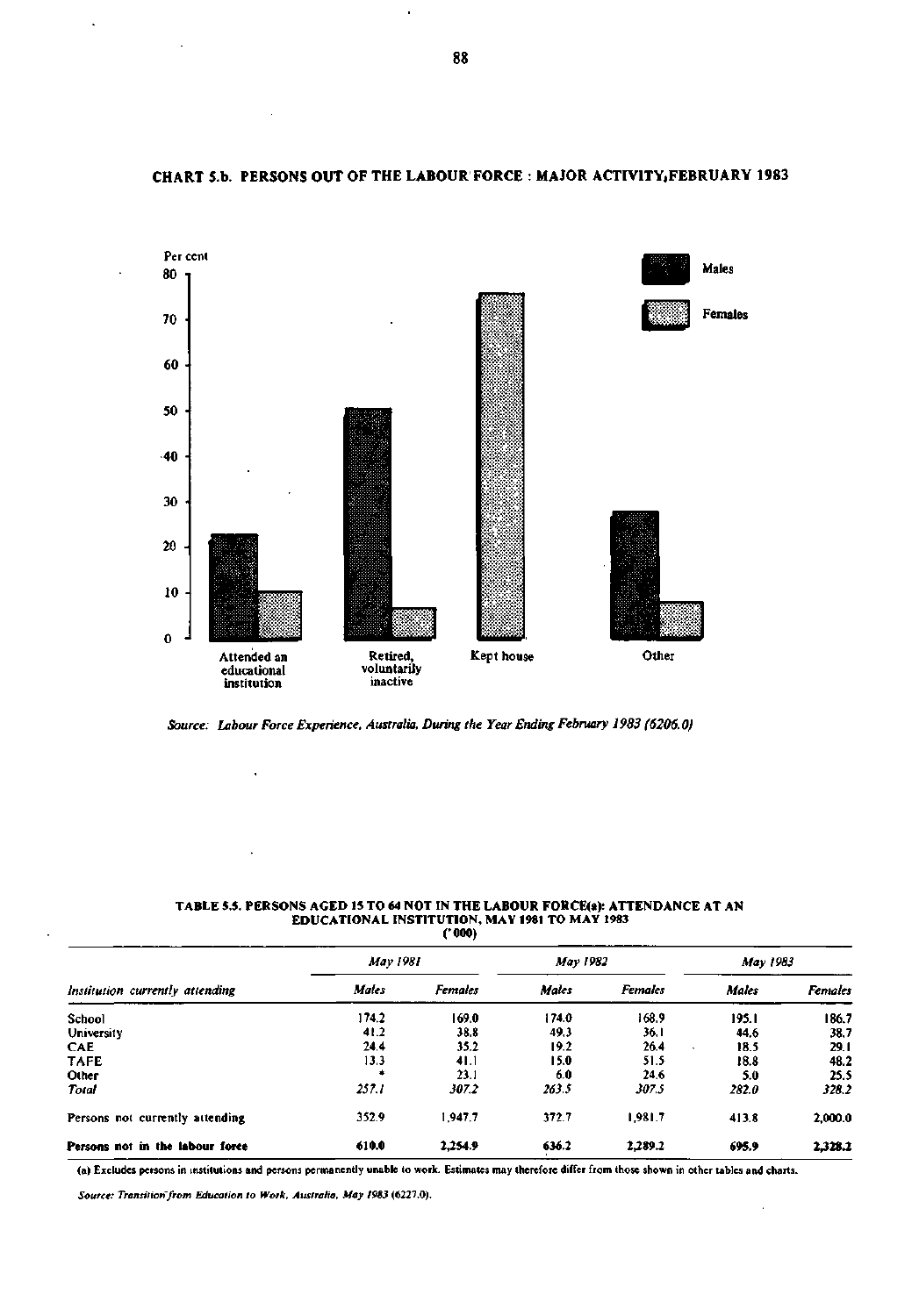|                                                                    |              |               |                | Age group (years)      |                      |                       |                  |              |
|--------------------------------------------------------------------|--------------|---------------|----------------|------------------------|----------------------|-----------------------|------------------|--------------|
|                                                                    | 15-19        | 20-24         | 25-34          | 35-44                  |                      | $45-54$ $55$ and over | Total            |              |
| Educational attainment                                             |              |               |                | -- 000--               |                      |                       | 000'             | per cent     |
|                                                                    |              |               | <b>MALES</b>   |                        |                      |                       |                  |              |
| With post-school qualifications                                    | ۰            | 9.9           | 12.9           | 11.2                   | 16.6                 | 223.0                 | 275.0            | 23.2         |
| Degree or equivalent                                               | ۰            | ٠             | 5.2            |                        |                      | 29.2                  | 42.4             | 3.6          |
| Trade, technical level                                             |              | 4.8           | 7.0            | 8.9                    | 14.4                 | 190.3                 | 246.4            | 19.1         |
| Other                                                              |              |               |                |                        |                      |                       | 6.2              | 0.5          |
| Without post-school qualifications(b)<br>Attended highest level of | 47.4         | 31.6          | 24.7           | 33.5                   | 44.4                 | 566.4                 | 748.0            | 63.0         |
| secondary school available<br>Did not attend highest level of      | 28.0         | 20.2          | 4.6            | ٠                      | 5.0                  | 48.3                  | 109.3            | 9.2          |
| secondary school available                                         | 19.4         | 11.4          | 19.2           | 29.1                   | 37.8                 | 508.5                 | 625.5            | 52.7         |
| Left at age-                                                       | ٠            | ۰             | ۰              | ۰                      | ۰                    | ۰                     |                  |              |
| 18 or over                                                         | 9.6          | 4.5           | 6.0            | 5.0                    | ۰                    | 46.3                  | 5.6              | 0.5          |
| $16$ or $17$                                                       | 9.0          | 6.4           | 10.7           | 19. L                  | 23.7                 | 324.2                 | 75.2<br>393.1    | 6.3<br>33.1  |
| 14 or 15<br>13 or under                                            | ۰            |               |                | 4.8                    | 10.0                 | 134.6                 | 151.6            | 12.8         |
|                                                                    |              |               |                |                        |                      |                       |                  |              |
| Still at school                                                    | 164.4        |               | ρ.             | $\ddot{\phantom{1}}$ . | . .                  | $\sim$ $\sim$         | 164.7            | 13.9         |
| Total                                                              | 213.2        | 41.8          | 37.6           | 44.7                   | 61.0                 | 789.4                 | 1.187.7          | 100.0        |
|                                                                    |              |               | <b>FEMALES</b> |                        |                      |                       |                  |              |
| With post-school qualifications                                    | ۰            | 37.9          | 165.9          | 108.4                  | 63.0                 | 183.1                 | 561,7            | 18.3         |
| Degree or equivalent                                               | ۰            | 4.6           | 24.9           | 14.7                   |                      | 15.3                  | 63.5             | 2.1          |
| Trade, technical level                                             | ۰            | 31.9          | 136.5          | 87.1                   | 54.3                 | 158.9                 | 471.9            | 15.4         |
| Other                                                              |              |               | 4.5            | 6.6                    | 4.7                  | 8.9                   | 26.4             | 0.9          |
|                                                                    |              |               |                |                        |                      |                       |                  |              |
| Without post-school qualifications<br>Attended highest level of    | 70.4         | 145.2         | 386.8          | 316.5                  | 315.8                | 1,117.2               | 2,351.9          | 76.5         |
| secondary school available<br>Did not attend highest level of      | 31.1         | 35.7          | 60.6           | 32.1                   | 24.2                 | 97.2                  | 280.8            | 9.1          |
| secondary school available<br>Left at age-                         | 39.1         | 109.6         | 324.8          | 282.7                  | 285.8                | 1,001.2               | 2,043.2          | 66.4         |
| 18 or over                                                         | ۰            | ۰             | ٠              | ٠                      | ٠                    | ٠                     | 15.4             | 0.5          |
| 16 or 17                                                           | 18.1         | 45.9          | 113.1          | 55.0                   | 41.0                 | 96.5                  | 369.6            | 12.0         |
| 14 or 15                                                           | 20. I        | 58.7          | 188.3          | 189.0                  | 192.1                | 704.0                 | 1,352.2          | 44.0         |
| 13 or under                                                        |              |               | 18.7           | 36.9                   | 50.9                 | 196.5                 | 306.0            | 10.0         |
| Never attended school                                              |              | ۰             |                |                        | 5.9                  | 18.7                  | 27.9             | 0.9          |
| Still at school                                                    | 159.8        |               | . .            | . .                    | $\sim$ $\sim$        | ٠.                    | 160.4            | 5.2          |
| Total                                                              | 233.6        | 183.7         | 552.7          | 424.8                  | 378.8                | 1,300.0               | 3,073.9          | 100.0        |
|                                                                    |              |               | <b>PERSONS</b> |                        |                      |                       |                  |              |
| With post-school qualifications                                    | 4.9          | 47.8          | 178.8          | 119.5                  | 79.5                 | 406.2                 | 836.7            | 19.6         |
| Degree or equivalent                                               | ۰            | 8.7           | 30. I          | 16.8                   | 5.8                  | 44.5                  | 105.8            | 2.5          |
| Trade, technical level                                             |              | 36.7          | 143.5          | 95.9                   | 68.7                 | 349.2                 | 698.2            | 16.4         |
| Other                                                              | ۰            | ۰             | 5.2            | 6.8                    | 5.0                  | $12.5$ .              | 32.6             | 0.7          |
| Without post-school qualifications<br>Attended highest level of    | 117.8        | 176.8         | 411.5          | 350.0                  | 360.3                | 1,683.6               | 3,099.9          | 72.7         |
| secondary school available                                         | 59.1         | 55.8          | 65.2           | 35.4                   | 29.1                 | 145.6                 | 390.1            | 9.2          |
| Did not attend highest level of                                    |              | 121.0         | 344. I         | 311.8                  | 323.6                | 1.509.8               |                  |              |
| secondary school available<br>Left at age-                         | 58.5         |               |                |                        | ۰                    |                       | 2,668.7          | 62.6         |
| 18 or over                                                         | ۰            | ۰             | 5.7            | ٠                      | 44.8                 | 7.8                   | 21.0             | 0.5          |
| 16 or 17                                                           | 27.7<br>29.2 | 50.3<br>65. I | 119.1<br>199.0 | 60.0<br>208.I          | 215.8                | 142.8<br>1,028.1      | 444.8<br>1.745.3 | 10.4<br>41.0 |
| $14$ or 15<br>13 or under                                          | ۰            | ٠             | 20.3           | 41.7                   | 60.8                 | 331.0                 | 457.5            | 10.7         |
| Never attended school                                              | ۰            | *             |                | 5.0.                   | 7.6                  | 28.3                  | 41.1             | 1.0          |
| Still at school                                                    | 324.2        | ۰             | $\sim$         | $\epsilon$ .           | $\ddot{\phantom{1}}$ | $\sim$                | 325.1            | 7.6          |
| Total                                                              | 446.8        | 225.5         | 590.3          | 469.5                  | 439.8                | 2,089.8               | 4,261.6          | 100.0        |

**TABLE 5.6. PERSONS NOT IN THE LABOUR FORCE(a): EDUCATIONAL ATTAINMENT BY AGE, FEBRUARY 1983** 

(a) Excludes persons in institutions Estimates may therefore differ from those shown in other tables and charts. (b) Includes persons who never attended school.

 $\mathbf{r}$ 

ł

*Source: Labour Force Status and Educational Atlainmenl, Australia, February 1983* **(6235.0).**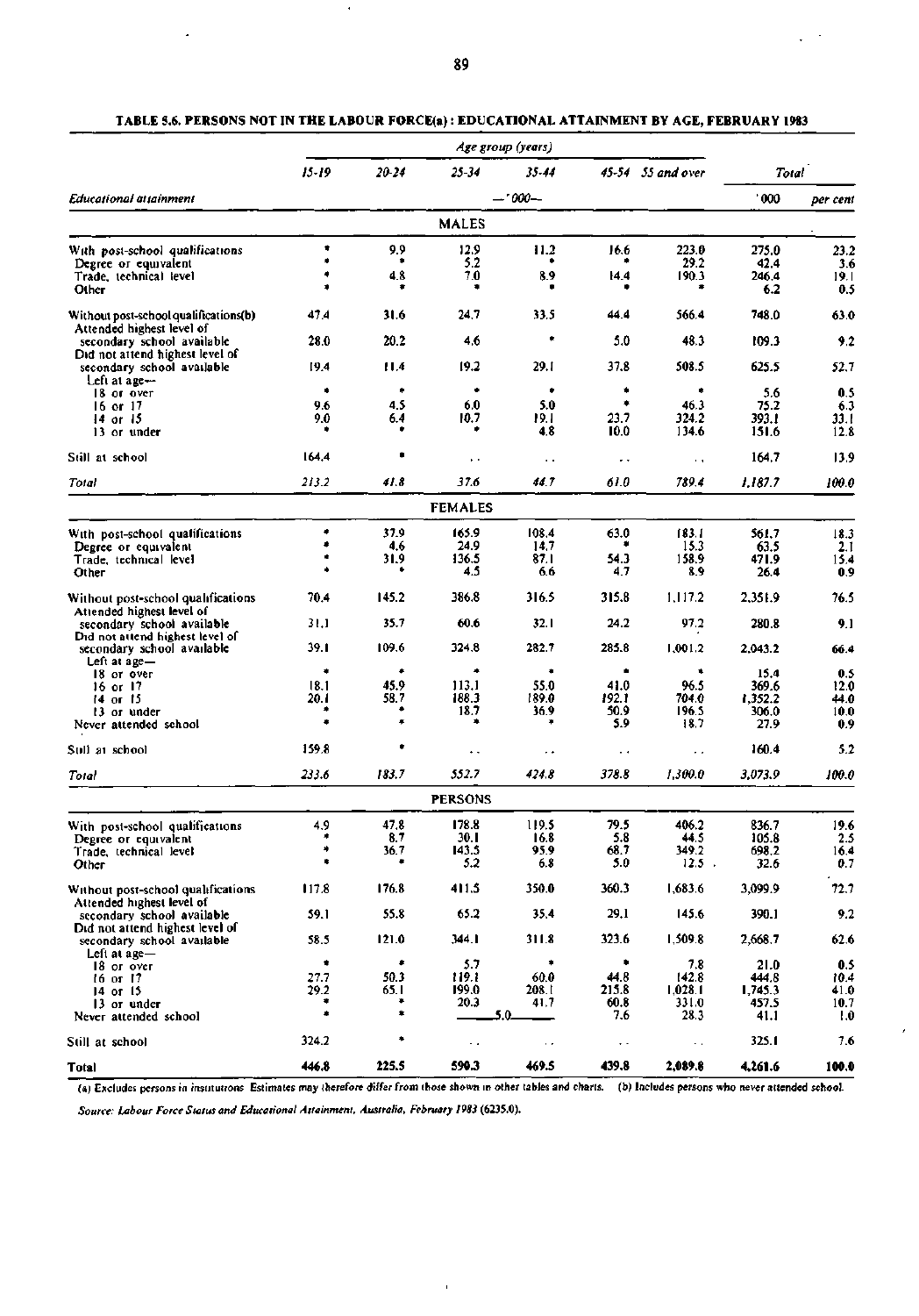

### **CHART S.c. RELATIONSHIP OF PERSONS MARGINALLY ATTACHED TO THE LABOUR FORCE TO PERSONS IN OR NOT IN THE LABOUR FORCE, SEPTEMBER 1983**

*Source: Persons Not in the Labour Force, Australia, September 1983 (6220.0)* 

### **TABLE 5.7. PERSONS NOT IN THE LABOUR FORCE WHO WANTED TO WORK BUT WERE NOT ACTIVELY LOOKING FOR WORK AND WERE NOT AVAILABLE TO START WORK WITHIN FOUR WEEKS : REASON NOT AVAILABLE TO START AND INTENTION TO LOOK FOR WORK(a), SEPTEMBER 1983 ('000)**

*Intention to look for work(a) Total Reason not available Intending Might Would Does Not to start within four weeks to look look not look not know asked(b) Males Females Persons*  Personal reasons 58.4 20.1 47.0 4.9 6.1 58.5 78.0 136.5 136.5<br>
9.1 11.5 10.7 25.9 3.4 5.7 24.4 38.8 63.2 **Own ill health, etc.** 17.5 10.7 25.9 3.4 5.7 24.4 38.8 63.2<br> **Studying** 35.9 7.7 15.2 **\* \*** 31.8 28.7 60.5 Studying 35.9 7.7 15.2 **\* \* 31.8 28.7 60.5** At school 32.4 7.5 13.7 **\* \*** 29.0 26.4 55.3 Other educational institution 3.4 **\*** \* \* \* \* \* \* \* 5.2<br>loved house/holidays 5.1 \* 5.8 \* \* \* 10.4 12.8 Moved house/holidays 5.1 **\*** 5.8 **\* \* \*** 10.4 12.8 Family reasons 18.0 10.6 49.7 3.3 9.0 **\*** 87.6 90.5 111 health of other than self **\*** \* 6.9 **\*** \* \* 9.2 11.6<br>No suitable child care **3.6** \* 7.9 \* \* \* 14.1 14.3 No suitable child care **3.6 \*** 7.9 **\* \* \*** 14.1 14.3<br>Children too young, etc. 12.6 6.9 34.8 **\*** 8.0 **\*** 64.3 64.6 Children too young, etc. Other reasons **•** 3.4 9.7 **• \*** 3.4 13.9 17.3 **Total-Males 30.1 11.5 17.9 • \* 64.8 , , , . Females 19.3 49.3 22.6 88.4 6.0 13.1 . 179.4** . **Persons 79.4 34.0 106.4 8.5 16.0 •• 244.2** 

(a) In the next twelve months, (b) Comprises persons who had a job to go to, persons who took active steps to find work and persons who had a job,' but up to the end of survey week, had been away from work without pay for four weeks or longer and had not been actively looking for work.

*Source: Persons Not m The Labour Force, Australia, September I9S3* **(6220.0).**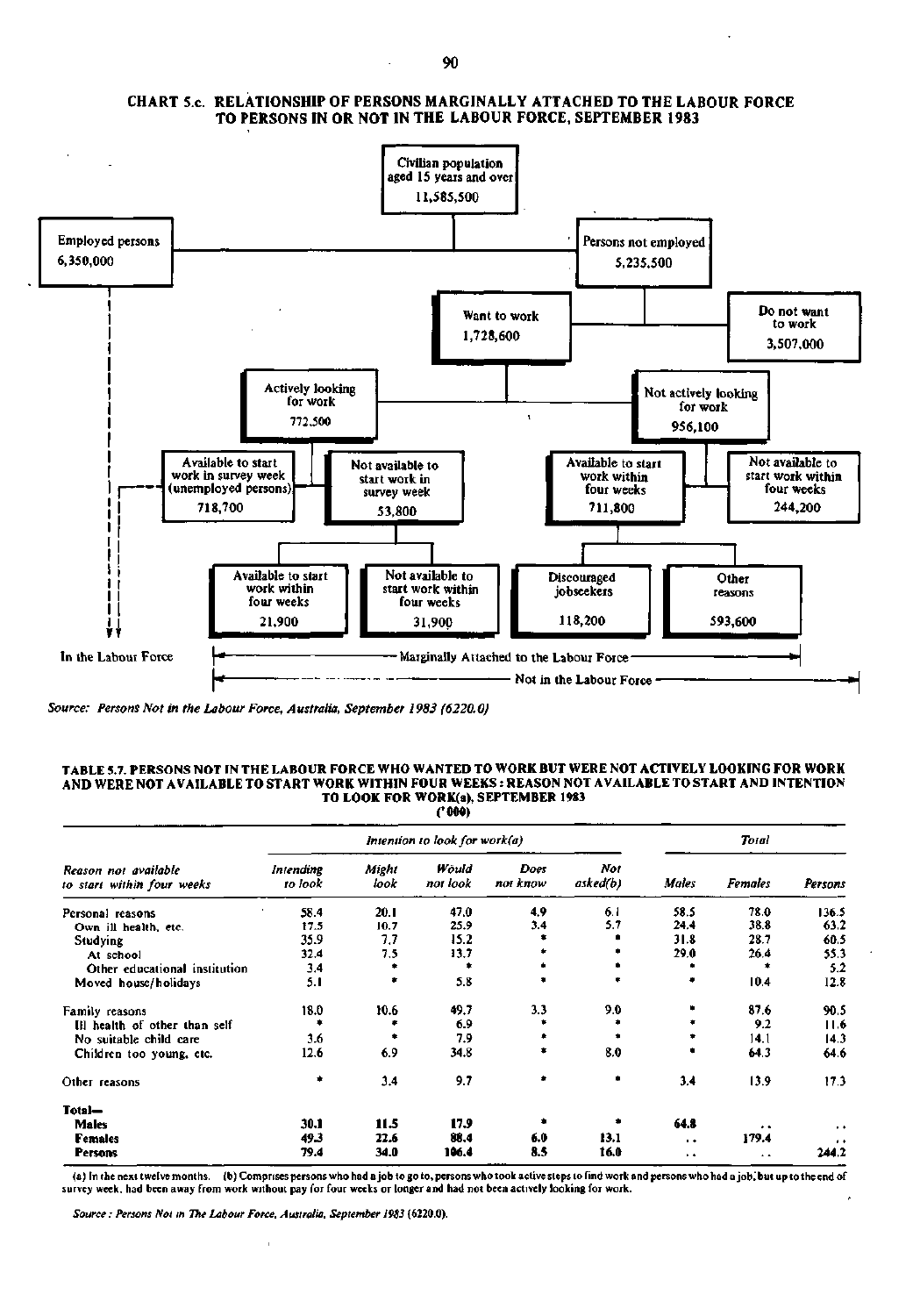#### **TABLE 5.8. PERSONS NOT IN THE LABOUR FORCE WHO WANTED TO WORK AND WERE AVAILABLE TO START WORK WITHIN FOUR WEEKS: SUMMARY OF CHARACTERISTICS, SEPTEMBER 1983 ('000)**

|                                                | Discouraged jobseekers |                |         | All persons who wanted to<br>work and are available<br>to start work within four weeks |                |         |  |
|------------------------------------------------|------------------------|----------------|---------|----------------------------------------------------------------------------------------|----------------|---------|--|
|                                                | Males                  | <b>Females</b> | Persons | Males                                                                                  | <b>Females</b> | Persons |  |
| Total                                          | 26.4                   | 91.8           | 118.2   | 142.0                                                                                  | 591.7          | 733.7   |  |
| Marital status-                                |                        |                |         |                                                                                        |                |         |  |
| Married                                        | 17.8                   | 69.7           | 87.5    | 63.3                                                                                   | 459.6          | 522.8   |  |
| Not married                                    | 8.5                    | 22.2           | 30.7    | 78.7                                                                                   | 132.1          | 210.8   |  |
| Age group (years)-                             |                        |                |         |                                                                                        |                |         |  |
| 15-19                                          | 3.0                    | 3.6            | 6.6     | 47.1                                                                                   | 57.5           | 104.5   |  |
| 20-24                                          |                        | 4.7            | 6.3     | 10.6                                                                                   | 59.4           | 70.0    |  |
| 25-34                                          | ۰                      | 20.5           | 22.5    | 14.4                                                                                   | 204.2          | 218.6   |  |
| 35-44                                          | ٠                      | 25.4           | 26.7    | 10.7                                                                                   | 146.6          | 157.3   |  |
| 45-54                                          | 3.3                    | 19.3           | 22.6    | 11.9                                                                                   | 70.0           | 81.9    |  |
| 55-64                                          | 7.3                    | 13.1           | 20.3    | 28.2                                                                                   | 42.5           | 70.8    |  |
| 65 and over                                    | 7.9                    | 5.2            | 13.1    | 19.1                                                                                   | 11.4           | 30.6    |  |
| Type of work preferred—                        |                        |                |         |                                                                                        |                |         |  |
| Prefers to work full-time                      | 12.8                   | 20.6           | 33.5    | 69.0                                                                                   | 94.5           | 163.6   |  |
|                                                | 11.6                   | 66.0           | 77.6    | 65.5                                                                                   | 472.7          | 538.2   |  |
| Prefers to work part-time<br>No preference     | ۰                      | 5.2            | 7,1     | 7.5                                                                                    | 24.5           | 31.9    |  |
|                                                |                        |                |         |                                                                                        |                |         |  |
| Whether looked for work in the last 12 months- |                        |                |         |                                                                                        |                |         |  |
| Had not looked for work                        | 16.7                   | 59,5           | 76.2    | 96.4                                                                                   | 454.0          | 550.4   |  |
| Had looked for work                            | 9.6                    | 32.3           | 42.0    | 45.5                                                                                   | 137.8          | 183.3   |  |
| Less than 5 weeks ago                          | 3.1                    | 8.0            | 11.1    | 19.5                                                                                   | 44,9           | 64.4    |  |
| 5 and less than 8 weeks ago                    | 3,0                    | 8.4            | 11.4    | 11.0                                                                                   | 33.7           | 44.6    |  |
| 8 and less than 13 weeks ago                   | ۰                      | 5.8            | 6.7     | 5.6                                                                                    | 22.2           | 27.9    |  |
| 13 and less than 52 weeks ago                  | ٠                      | 10.1           | 12.7    | 9,4                                                                                    | 37.0           | 46.4    |  |
| Work experience-                               |                        |                |         |                                                                                        |                |         |  |
| Has never had a job(a)                         | ٠                      | 8.2            | 10.3    | 36.7                                                                                   | 61.8           | 98.5    |  |
| Has had a job(a)                               | 24.2                   | 83.7           | 107.9   | 105.3                                                                                  | 529.9          | 635.2   |  |
| Worked in the last year                        | 7.7                    | 11.9           | 19.6    | 46.5                                                                                   | 103.7          | 150.2   |  |
| Within the last 6 months                       | 4.5                    | 6.0            | 10.4    | 27.4                                                                                   | 56.5           | 83.9    |  |
| 6 to 12 months ago                             | 3.3                    | 5.9            | 9.2     | 19.1                                                                                   | 47.2           | 66.3    |  |
| Worked 1 to 3 years ago                        | 7.0                    | 19.6           | 26.6    | 26.2                                                                                   | 126.2          | 152.3   |  |
| Worked 3 to 10 years ago                       | 8.2                    | 31.1           | 39.3    | 28.6                                                                                   | 198.4          | 227.0   |  |
| Worked more than 10 years ago                  | ۰                      | 21.0           | 22.4    | 4.0                                                                                    | 101.6          | 105.7   |  |
| Reason for leaving last job(a)-                |                        |                |         |                                                                                        |                |         |  |
| Dismissed, retrenched                          | 8.7                    | 15.8           | 24.5    | 23.8                                                                                   | 57.7           | 81.5    |  |
| Seasonal/temporary, went back to school        | ۰                      | 10.7           | 12.6    | 16.9                                                                                   | 62.5           | 79.4    |  |
| Retired, did not need to work any longer       | 6.9                    | 4.7            | 11.6    | 22.2                                                                                   | 22.0           | 44.2    |  |
| Own ill health or injury                       |                        | 6.0            | 8.4     | 22.0                                                                                   | 32.8           | 54.8    |  |
| Family considerations                          | ۰                      | 27.1           | 27.2    |                                                                                        | 248.0          | 249.3   |  |
| Left to get married                            | ٠                      | 9.0            | 9.0     |                                                                                        | 48.9           | 48.9    |  |
| Left to have children                          | ۰                      | 12.2           | 12.2    |                                                                                        | 159.8          | 159.8   |  |
| Other family considerations                    | ٠                      | 5.8            | 6.0     | ۰                                                                                      | 39.3           | 40.6    |  |
| Travel, moved house, spouse transferred        | ٠                      | 11.0           | 12.0    | 4.1                                                                                    | 53.3           | 57.4    |  |
| Unsatisfactory work arrangements               |                        | 6.1            | 8.7     | 7.5                                                                                    | 32.1           | 39.7    |  |
| Other reasons                                  | ۰                      | ٠              | ۰       | 5.2                                                                                    | 12.8           | 18.0    |  |
| Not asked(b)                                   | ۰                      | ٠              | ٠       | ۰                                                                                      | 8.7            | 10.9    |  |
| Never had a job(a)                             | ٠                      | 8.2            | 10.3    | 36.7                                                                                   | 61.8           | 98.5    |  |
|                                                |                        |                |         |                                                                                        |                |         |  |

(a) Paid employment, full-time or part-time, for two weeks or more in any job or business. (b) Persons who want a job but, up to the end of survey week, had been away<br>from work without pay for four weeks or longer and had

 $\ddot{\phantom{a}}$ 

*Source Persons Not in the Labour Force, Australia, September 1983* **(6220.0).**